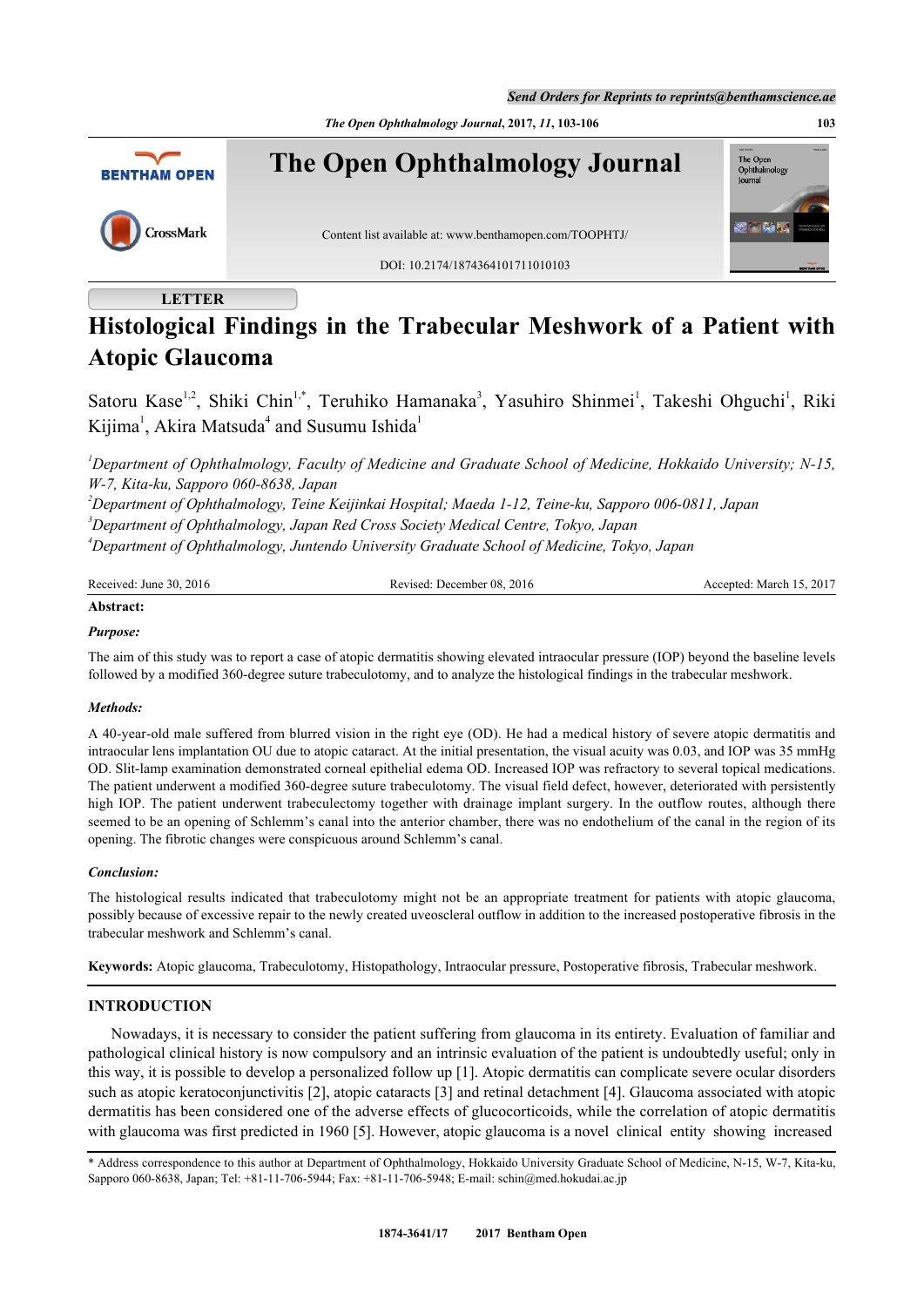intraocular pressure (IOP) and glaucomatous optic nerve changes, leading to subsequent severe visual impairment [[6\]](#page-3-5). Atopic glaucoma is likely to be refractory to topical and oral medications to reduce high IOP; therefore, it often requires surgical intervention. However, a useful surgical intervention to control elevated IOP remains unknown. We herein reported a case of atopic dermatitis showing elevated IOP above the baseline levels and treated with a modified 360 degree suture trabeculotomy and then analyzed histological findings in the trabecular meshwork.

#### **CASE PRESENTATION**

According to Takakuwa *et al.* [\[6](#page-3-5)], a 40-year-old male can be classified as having atopic glaucoma because 1) this patient has suffered from severe atopic dermatitis, and 2) ophthalmologically, the optic disc revealed glaucomatous cupping having a vertical cup ratio of >0.7 with compatible visual field loss and increased IOP measuring over 21 mm Hg.

In the initial interview in October 2012, visual acuities were 0.03 OD and 1.5 OS. IOP was 35 mmHg OD and 14 mmHg OS. Slit-lamp examination demonstrated corneal epithelial edema with intraocular lens (IOL) implantation OD. Gonioscopy revealed an open angle OD. The fundus was invisible OD. The left eye showed nothing of note except for IOL implantation. The Humphrey visual field revealed mild depression OD Fig. (**[1](#page-1-0)**). Although he received several topical anti-glaucoma agents and oral acetazolamide, the IOP of his right eye remained high, measuring around 35 mmHg. The patient underwent a modified 360-degree suture trabeculotomy in June 2013, as reported previously [[7\]](#page-3-6). Briefly, after making a scleral flap, a corneal side port incision was created opposite to the scleral flap to cleave the Schlemm's canal using 5-0 nylon suture. The visual field defect, however, deteriorated with persistently high IOP Fig. (**[1](#page-1-0)**). While IOP increased to more than 40 mmHg, the patient underwent a trabeculectomy together with drainage implant surgery in December 2013. The IOP remained favorable in June 2014. In brief, a trabeculectomy was additionally performed at the side of the tube to prevent intraocular hypertension early after implantation of Baerveldt<sup>®</sup> glaucoma implant to the superior-temporal site of the anterior chamber. We conducted a histopathological investigation using trabeculectomy specimens which included the area of the previous trabeculotomy, in order to elucidate the mechanisms underlying the increased IOP beyond the baseline level.

<span id="page-1-0"></span>

**Fig. (1).** Humphrey visual fields in 0ctober 2012 (left panel) and 2013 (right panel).

The visual field reveals mild depression in the right eye at the initial presentation in October 2012. Marked progression of the visual field defect is noted one year later in October 2013.

Schlemm's canal seems to open into the anterior chamber (A, arrowhead). However, endothelium of the canal is absent in the supposed region of the canal (A), and there is almost no positive reaction to thrombomodulin (B) and CD34 (C) immunohistochemical staining, except for the small remnant of the canal (B, arrows).

The TEM image is of the boxed area (D). The star and dotted arrow in D indicate fibrotic changes around the supposed region of the canal and the track of trabeculotomy, respectively. TEM reveals fusion of the trabecular beams (E, stars), with the collection of 30-nm materials (F). Figure F is a magnification of the boxed area in E.

## **HISTOLOGICAL FINDINGS**

In the outflow routes, there seemed to be an opening of Schlemm's canal into the anterior chamber (Fig. (**[2A](#page-2-0)**), arrowhead). However, in the region of the opening, there was no endothelium of Schlemm's canal Fig. (**[2A](#page-2-0)**) and no positive reaction to thrombomodulin Fig. (**[2B](#page-2-0)**) and CD34 Fig. (**[2C](#page-2-0)**) immunohistchemical staining. The fibrotic changes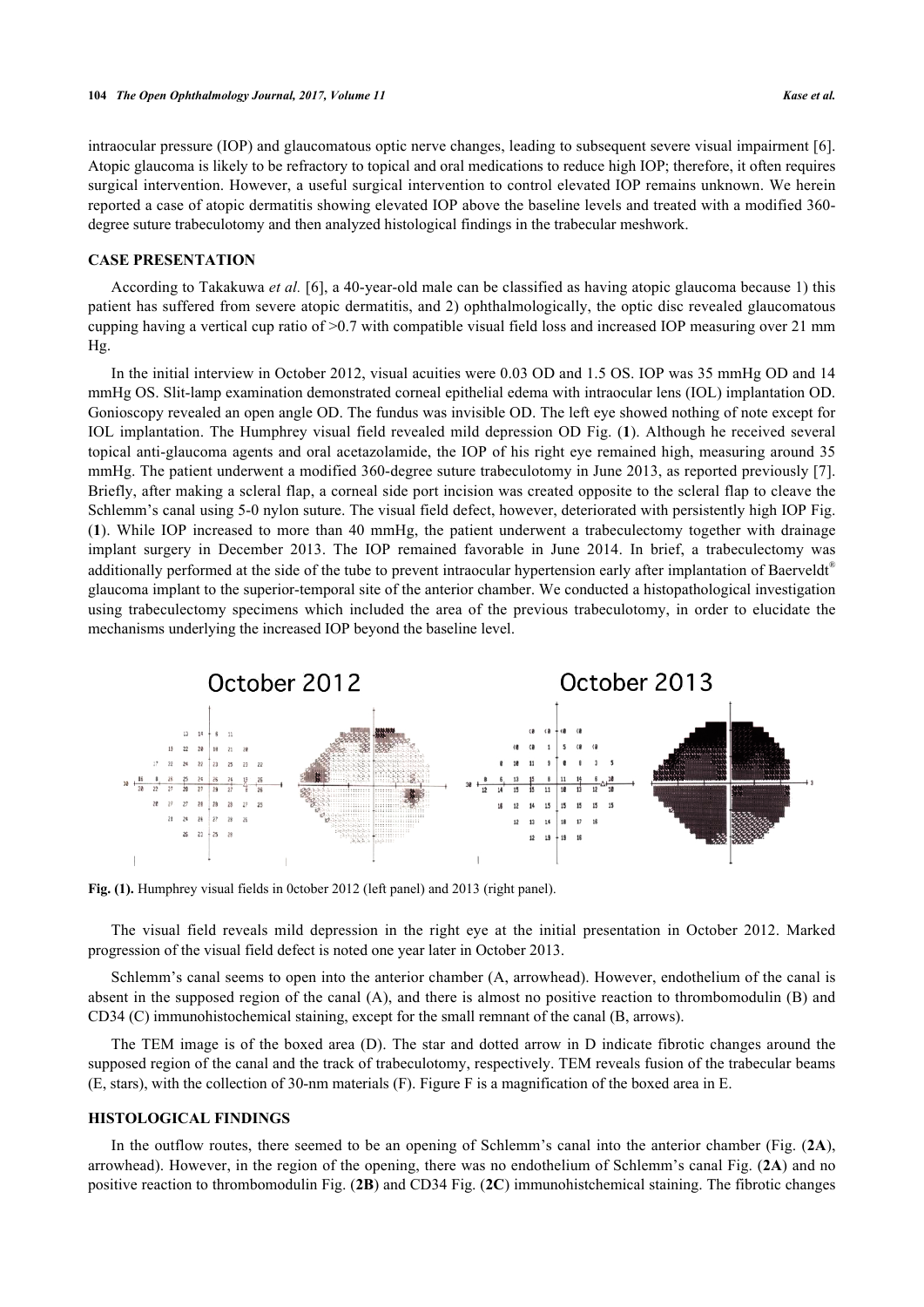were conspicuous around Schlemm's canal (Fig. (**[2D](#page-2-0)**), star). In the area of the trabeculotomy (Fig. (**[2D](#page-2-0)**), dotted arrow), transmission electron microscope (TEM in the box of Fig. **[2D](#page-2-0)**) findings revealed trabecular beams fused to each other (Fig. (**[2E](#page-2-0)**), stars). A collection of electron-dense fibers with a diameter of ca. 30 nm was noted in the corneoscleral meshwork Fig. (**[2F](#page-2-0)**).

<span id="page-2-0"></span>

**Fig. (2).** Hematoxylin & eosin staining (A), immunohistochemistry for thrombomodulin (B) and CD34 (C), toluidine blue staining (D), and transmission electron microscopy (TEM) (E, F) in trabecular beam tissue obtained during trabeculectomy.

#### **DISCUSSION**

We analyzed the histopathology of the trabecular meshwork in a patient with atopic dermatitis and glaucoma, who underwent a modified 360-degree suture trabeculotomy. Trabecular tissue obtained during the trabeculectomy revealed that the outflow routes around Schlemm's canal had been obliterated by fibrotic changes. Thirty-nanometer electrondense fibers were accumulated in the corneoscleral meshwork, which is consistent with findings observed on atopic glaucoma [[6\]](#page-3-5). Moreover, histological findings also showed no positive reaction for thrombomodulin and CD34 Figs. (**[2B](#page-2-0)**, **[C](#page-2-0)**), which serves as a marker for endothelium of the canal on immunohistochemical staining [[3](#page-3-2)]. These results suggest that the lumen of Schlemm's canal was not opened into the anterior chamber because endothelium of the canal was not observed.

We previously reported that a modified 360-degree suture trabeculotomy is a useful method to control postoperative IOP in patients with open angle glaucoma [[7](#page-3-6)]. The mechanisms underlying IOP reduction following a trabeculotomy may be associated with enhanced uveoscleral outflow because the opening of Schlemm's canal into the anterior chamber may not be important for the IOP-lowering effect [[8\]](#page-3-7). Therefore, we initially conducted a modified 360-degree suture trabeculotomy with this patient; however, the IOP increased to more than the baseline before glaucoma surgeries. The histological results indicated that a trabeculotomy might not be an appropriate treatment for patients with atopic glaucoma, possibly because of excessive repair of the newly created uveoscleral outflow in addition to the increased postoperative fibrosis in the trabecular meshwork and Schlemm's canal.

Based on this report, we recommend that patients with atopic glaucoma should be treated with trabeculectomy if the IOP is not favorably controlled by topical medical therapy. Unless the IOP is controlled following trabeculectomy, a tube implant surgery combined with trabeculectomy should be applied to such patients.

## **ETHICS APPROVAL AND CONSENT TO PARTICIPATE**

Not applicable.